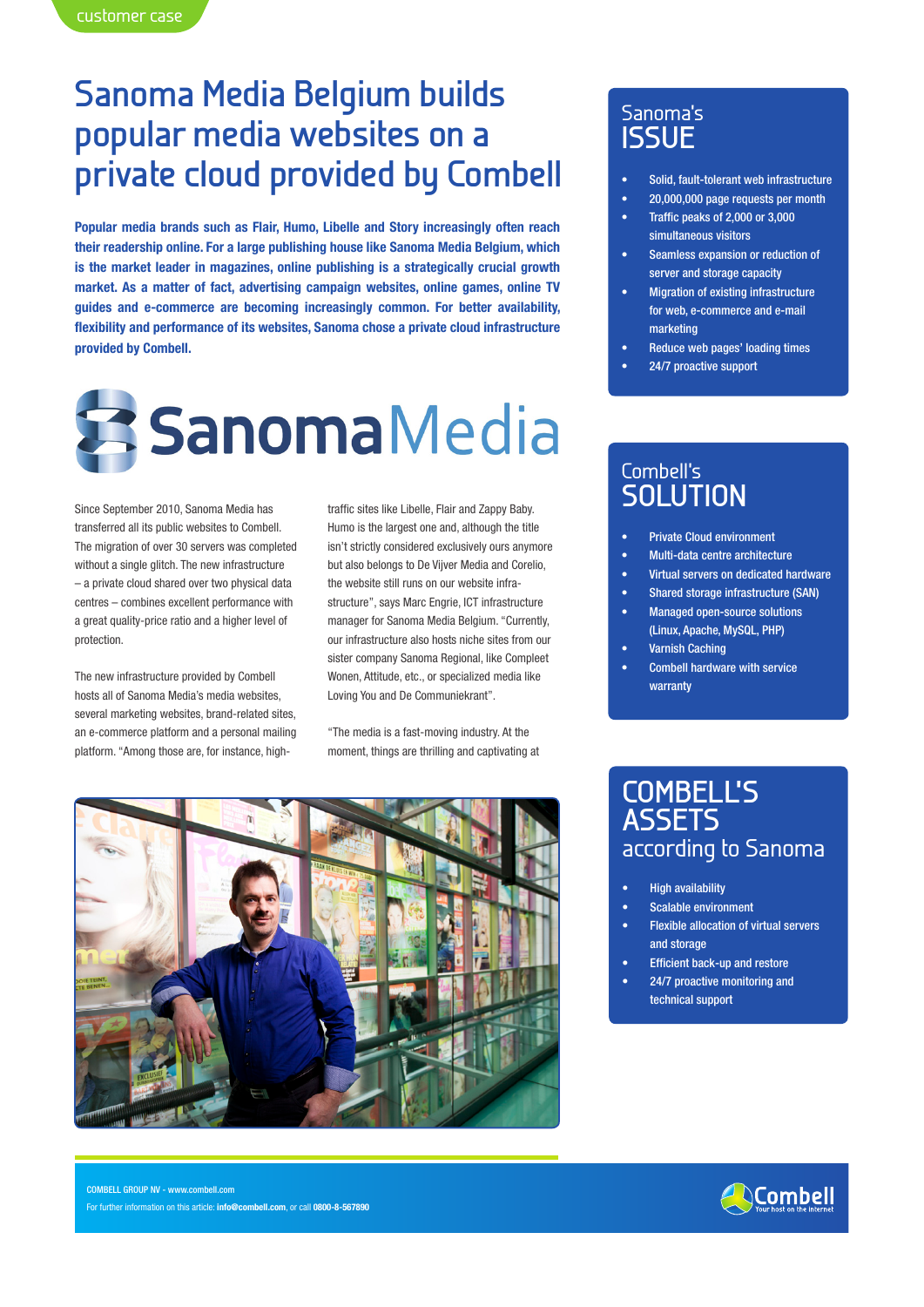"Combell's degree of knowledge really is what we expected. They have to be more competent than us, otherwise we have to get in-house infrastructure and manage things on our own."

the same time. One has to be prepared to invest during times like these, if one aims for success. It's no secret that paper media consumption is declining, even though Libelle and Story still perform well", says Marc Engrie. Online and TV are now at the heart of this rapid evolution.

#### **Impressive traffic peaks**

The Sanoma websites need a solid infrastructure to cope with traffic peaks. "The largest sites in terms of traffic are Humo, Flair, Libelle and a few online forums. During traffic peaks, e.g. when campaigns or popular contests are running, this can seriously increase our average stats", says Marc Engrie. "Peaks of 2,000 or 3,000 simultaneous visits are no exception at those times." Every month, over 2.5 million unique visitors find their way to one of our online media (CIM numbers, without duplicates). Every month, Sanoma Media's web servers process approximately 20 million page requests.

At times like those, downtime is to be avoided at all cost. With the previous infrastructure partner, this nevertheless happened a couple of times. "When the Pukkelpop disaster occurred, we have been unavailable for a whole night. The entirety of our previous hosting partner's data centre had been thrown offline because of a lightning strike. The storage infrastructure went down several times then, which entailed several hours of downtime for us each time", Marc Engrie admits. "That is rather painful. And if it happens several times, it's a bad thing for a media company's image."

#### **Smooth migration to a solid infrastructure**

"Now, we have a setup that involves several data centres. That's the only way to further reduce the risk of being unavailable", Marc Engrie continues. "When we went in search of our new infrastructure partner, we drew up a list of criteria. We had a couple of ideas ourselves. My technical colleagues know exactly what they are doing. But one has to be able to discuss those ideas with another party to decide if they make up the best solution or if there are alternatives. If one goes about things this way, one attains a satisfactory collaboration and, in most cases, the best solution."

"We won't deny that the current architecture includes compromises. It holds ideas of our own, but definitely also of Combell's. That way, at least, we know exactly why we made that compromise. It comes down to making a conscious choice and identifying all the pros and cons. One learns to live with the cons. Negative sides are unavoidable anyway. And our budgets aren't limitless. At this point in time, we are not Google or Twitter."

"In the end, the decision to sign the contract came quite late in the process. But we still got the material at our disposal very quickly after that. That was a first pleasant surprise. Also, the collaboration during the first migration went very smoothly, even with our previous hosting partner. Everything has been managed correctly."

"Of course, there were some hiccups, but nothing really went wrong. These aren't simple migrations. Having a website migrated is not a problem. But when it comes to an e-commerce platform, for instance, it's a whole different story, which involves a lot of parameters: links to our internal systems, databases, web services that need to be rerouted, etc. If any problems arose, those were quickly tackled and solved. We have no complaints whatsoever on that front."

#### **Caching for better performance**

Combell provides a 'private cloud' to Sanoma Media: "A 'shared' environment including connectivity, firewall protection and a storage network, on which we host our servers on dedicated hardware in a separate portion of the network. Thanks to visualization, adding server and storage capacity is made very easy", Marc Engrie explains.

"In total, Combell currently hosts about thirty servers for us. Three 'high-end, high-volume' servers and two 'low-end' servers work as web servers. We also have database servers. The web environment is largely based on Linux-Apache-MySQL-PHP. We developed the content management system (CMS) ourselves with PHP. Only our mailing platform based on Messagent runs on Windows servers. And our e-commerce environment was built using InterShop – it's not really open source, but still based on Linux. We

## **SANOMA'S IDENTIKIT**

Sanoma Group's Belgian daughter company is one of the largest media companies in our country, with an annual turnover of over 209 million euros (2011). With around 500 collaborators, Sanoma Media Belgium is market leader in the field with Dutch-language magazines like Vitaya magazine, Feeling, Feeling Wonen, Flair, Libelle, Libelle Lifestyle Magazines, Marie Claire, Marie Claire 2, Njam, Story, Lust, TeVe-Blad and Pink Ribbon, and French-language magazines such as Femmes d'Aujourd'hui, Flair, Gael, Gael Maison, Marie Claire, Marie Claire 2, Moustique, Télé Pocket and Pink Ribbon. Sanoma Digital Belgium owns, among othes, www. shedeals.be, www.libelle-lekker.be, www. styletoday.be, www.kieskeurig.be and www. zappybaby.be. Since July 2011, Sanoma also owns 33 % of De Vijver Media (Woestijnvis, HUMO nv and SBS Belgium (Vier and Vijf)). In 2012, Sanoma Media also launched its first radio station: StoryFM. More information on: www.sanoma.be.

"One has to be able to discuss one's ideas with another party to decide if they make up the best solution or if there are alternatives. If one goes about things this way, one attains a really good solution that, naturally, also always involves compromising."

"Now, we have a setup that involves several data centres. That's the only way to further reduce the risk of being unavailable".